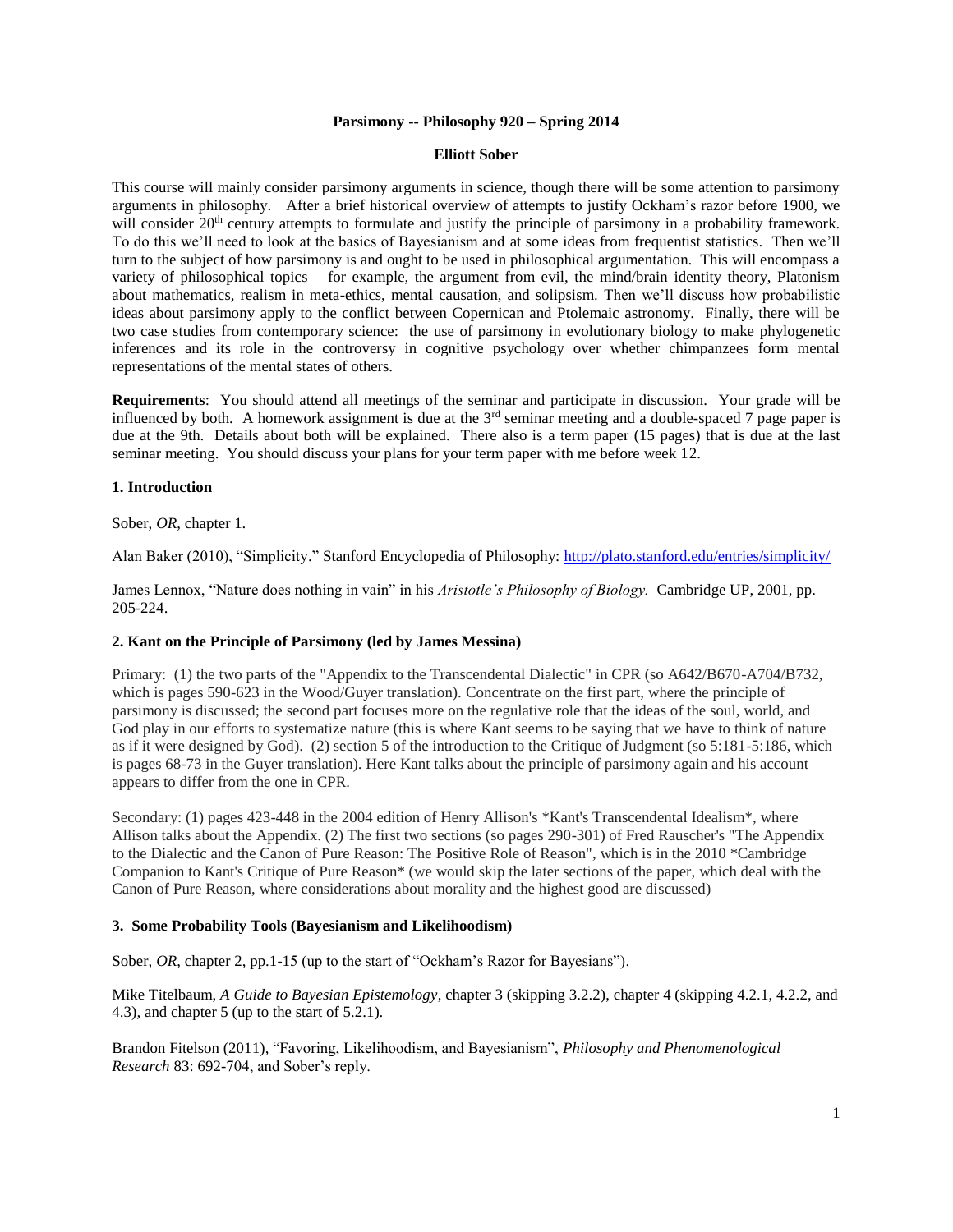## **4. Prior Probabilities, Jeffreys, and Popper**

Dorothy Wrinch and Harold Jeffreys (1921) "On Certain Fundamental Principles of Scientific Inquiry." *Philosophical Magazine* 42: 369-390. Read pp. 379-390.

Robert Ackermann, "A Neglected Proposal concerning Simplicity." *Philosophy of Science*, 1963, 30: 228-235.

Karl Popper, "Simplicity," chapter 7 of *Logic of Scientific Discovery*, Hutchinson, 1959, pp. 136-145.

C. Howson, "On the Consistency of Jeffreys' Simplicity Postulate and its Role in Bayesian Inference." *Phil. Quart.*, 1988, 38: 68-83.

## **5-6. Reichenbach's theorem, a Reichenbachian likelihood inequality, and Reichenbach's principle of the common cause**

Titelbaum, section 4.2.1.

Sober, *OR*, chapter 2, pp. 23-37.

Frank Arntzenius, "Reichenbach's Common Cause Principle." *Stanford Encyclopedia of Philosophy*. 2010. <http://plato.stanford.edu/entries/physics-Rpcc/>

Sober, "Venetian Sea Levels, British Bread Prices, and the Principle of the Common Cause." *British Journal for the Philosophy of Science*, 2001, 52: 331-346.

Christopher Hitchcock, "The Common Cause Principle in Historical Linguistics." *Philosophy of Science* 1998, 65: 425-447.

#### **7. Model Selection and Bayesian Ockham's Razor**

Sober, *OR*, chapter 2, pp. 45-65.

Forster and Sober, "How to Tell When Simpler, More Unified, or Less *Ad Hoc* Theories Will Provide More Accurate Predictions." *British Journal for the Philosophy of Science* 1994, 45: 1-36.

M. Forster, "Key Concepts in Model Selection: Performance and Generalizability." *Journal of Mathematical Psychology* **44**: 205-231 (2000)

W. Jefferys and J. Berger (1992) "Ockham's Razor and Bayesian Analysis." *American Scientist*, 80: 64-72.

Malcolm Forster and Elliott Sober "Lessons in Likelihood: A Critique of Jefferys and Berger's 'Ockham's Razor and Bayesian Analysis'." *American Scientist*, 1992, 80: 212-13.

MacKay, D. (2003), "Model Comparison and Ockham's Razor." Chapter 28 of *Information Theory, Inference, and Learning Algorithms*. Cambridge: Cambridge University Press.

#### **8. Parsimony in Modern Philosophical Arguments**

Sober, *OR*, chapter 5.

James Woodward (2013) "Simplicity in the Best Systems Account of Laws of Nature." *Brit. J. Phil. Sci*., 1–33.

Jonathan Vogel, "Cartesian Skepticism and Inference to the Best Explanation." *Journal of Philosophy*, 1990, 87: 658-666.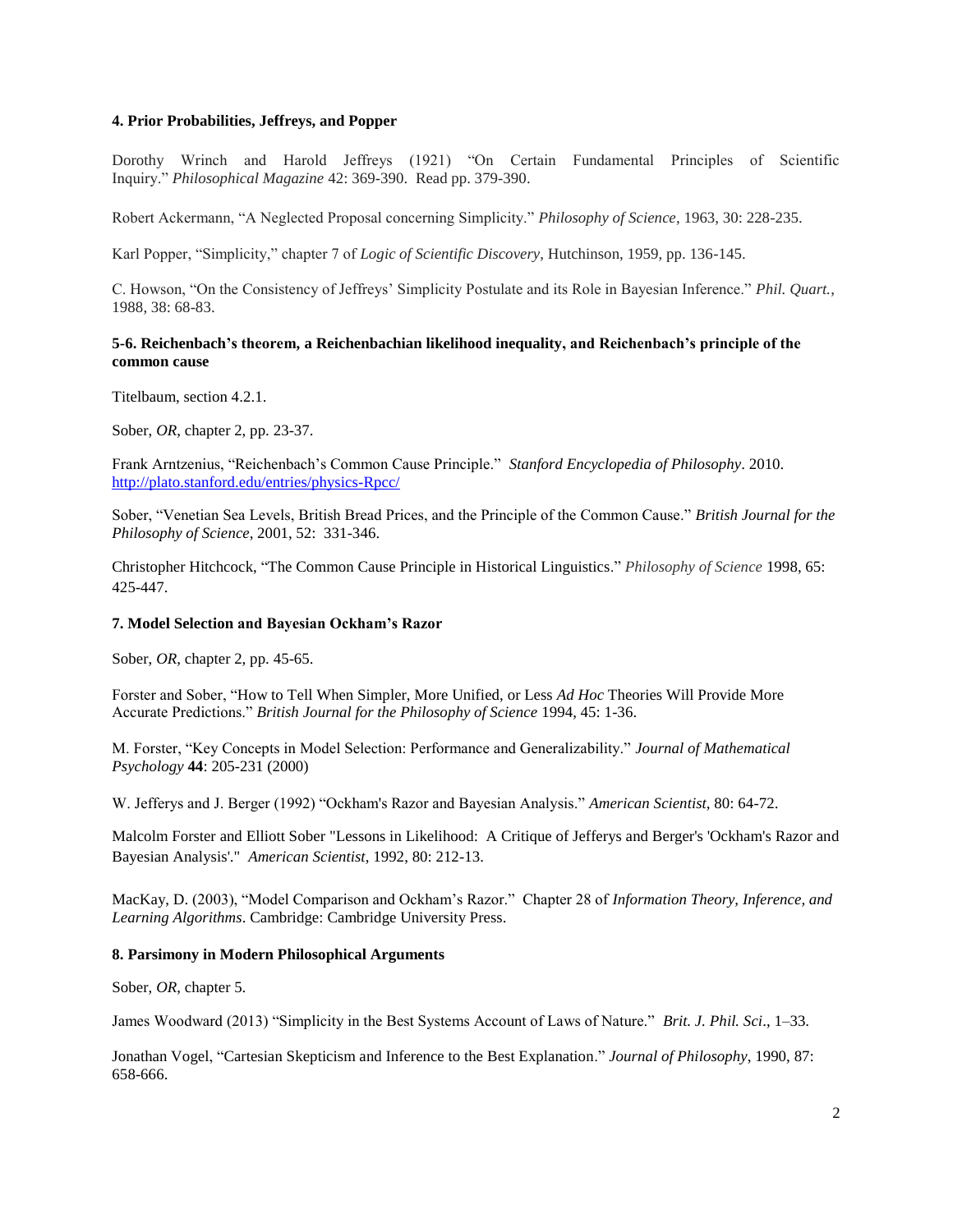Theodore Sider, "Against Parthood." In Karen Bennett and Dean W. Zimmerman, eds., Oxford Studies in Metaphysics, volume 8 (Oxford: OUP, 2013): 237–93.

Elliott Sober, "Evolution, Population Thinking, and Essentialism." *Philosophy of Science*, 1980, 47: 350-383

M. Huemer, "When is Parsimony a Virtue?" *Phil. Quarterly*, 2009, 59: 216-236.

Sydney Shoemaker, "Time Without Change." *Journal of Philosophy*, 1969, 66: 363-381.

## **9. Parsimony in Comparative Psychology – Morgan's Canon and the Principle of Conservatism**

Sober, *OR*, chapter 4. Reread section in ch 1 on Morgan.

Andrew Whiten (1996). "When does Smart Behavior-Reading become Mind-Reading?" In P. Carruthers and P. Smith (eds.), *Theories of Theories of Mind*, Cambridge U Press, pp. 277-292.

D. Povinelli and J. Vonk (2004): "We don't need a microscope to explore the chimpanzee's mind." *Mind and Language* 19: 1–28.

Tomasello, M. & Call, J. (2006) "Do Chimpanzees Know what Others See, or Only What They are Looking at?" In S. Hurley and M. Nudds (eds.), *Rational Animals*?. New York, NY: Oxford University Press, pp. 371-384.

Recommended:

Heyes, C.M. (1998). "Theory of mind in non-human primates." *Behavioral and Brain Sciences*, 21, 101-148.

Derek C. Penn and Daniel J. Povinelli (2007): "On the lack of evidence that non-human animals possess anything remotely resembling a 'theory of mind'." *Phil. Transactions of the Royal Society B 362:731-44.*

### **10. More on Chimpanzee Mind-Reading**

Daniel Dennett (1978), "Skinner Skinned." *Brainstorms*. MIT Press.

Daniel Dennett, "Real Patterns." *JPhil*, 1991, 88: 27-51.

Sober. *OR*, chapter 4, pp. 24-end.

Simon Fitzpatrick," The Primate Mindreading Controversy: A Case Study in Simplicity and Methodology in Animal Psychology. " In Robert Lurz (ed.), *The Philosophy of Animal Minds*. Cambridge University Press, 2009, pp. 258- 277.

Simon Fitzpatrick, "Doing away with Morgan's Canon." *Mind and Language* 23: 224–246. (recommended)

#### **11. Cladistic Parsimony**

Sober, *OR*, chapter 3, pp. 1-19.

David Baum and Stacey Smith, *Tree-Thinking: An Introduction to Phylogenetic Biology*, 2013, pp. 9-23, 35-55, 90- 99, 173-207.

#### **12. More on Cladistic Parsimony**

Sober, *OR*, chapter 3, pp. 19-end.

Cunningham, C., Omland, K., and Oaskley, T. (1998): "Reconstructing Ancestral Character States – A Critical Appraisal." *Trends in Ecology and Evolution* 13: 361-66.